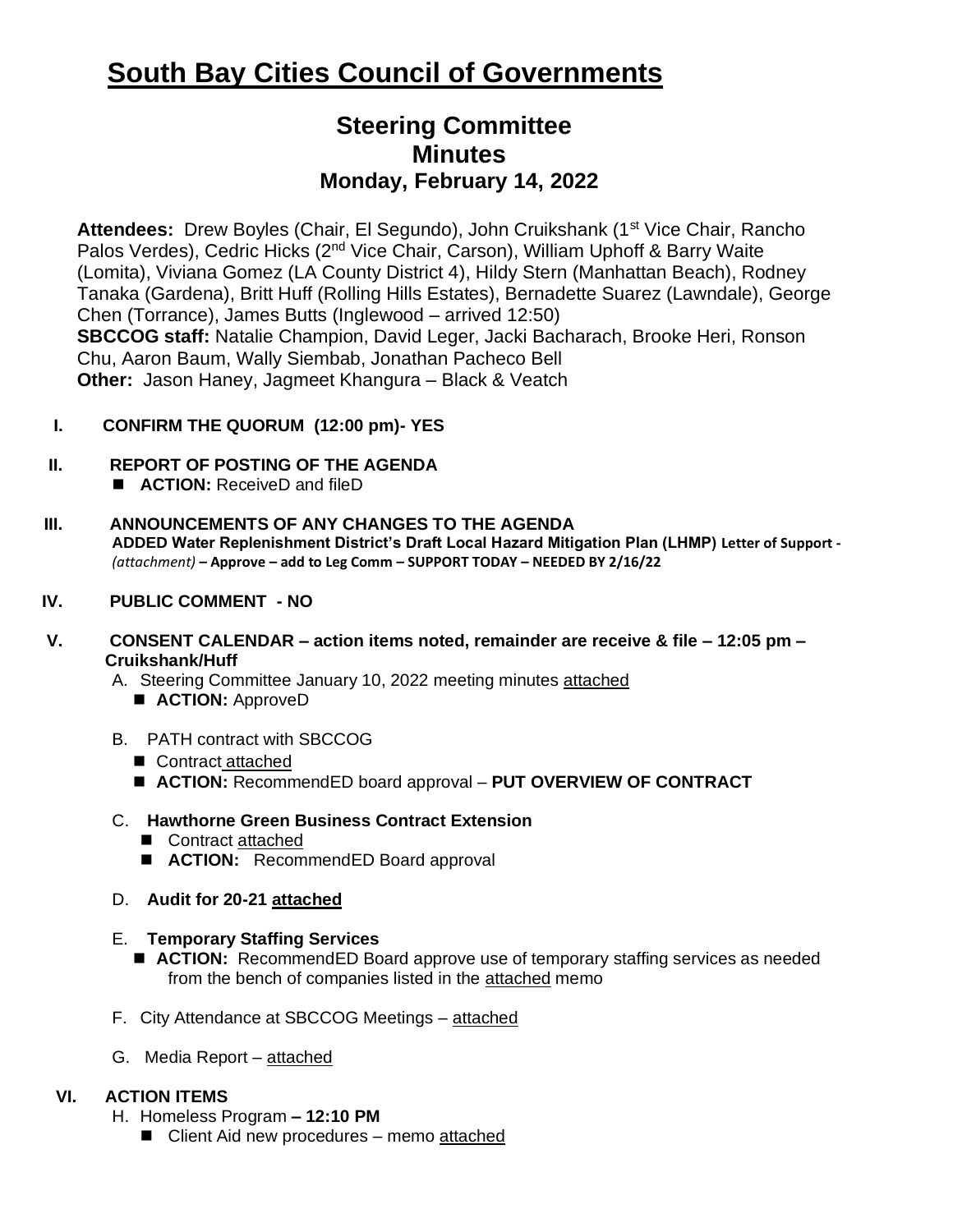- Update on County Contract cities waiting for it
- Update on other programs 1200 VOUCHERS ONLY 120 ISSUED. CREDIT **CHECK THRESHOLD IS PROBLEM. VOUCHER DOESN'T PAY SECURITY DEPOSIT. IF VOUCHERS NOT USED, THEY HAVE TO BE GIVEN BACK.**
- ◼ **HICKS – LANDLORDS WANT SECURITY DEPOSIT BECAUSE LOTS OF DAMAGE AND HOUSING STOCK IS LOW SO THEY CAN BE MORE SELECTIVE. THEY NEED GUARANTEE.**
- ◼ **CHU – WE NEED FACTS VS. MYTHS RE: SECTION 8 AT HOMELESS TASK FORCE**
- ◼ **BRCH COMMENTS? FOR BOARD MEETING??**
- **ACTION:** That the Board approve the following actions by SBCCOG staff to:
	- 1) Open new Client Aid debit account using the \$45,000 LA County seed money
	- 2) Dispense the money per the steps outlined in the above memo
	- 3) Amend the Financial Procedures and Policies to allow for:
		- a) Distributing Client Aid funds under \$500 utilizing debit cards
		- b) Distributing Client Aid funds under \$5,000 through checks signed by the Executive Director or Designee from a separate account dedicated for this purpose.
		- **c) CREATING SPECIALIZED ACCOUNTS – GET REVIEW BY TREASURER Cruikshank – How would the \$5000 work? RESPONSE - CREATE CAP IN ANYONE GIVEN DAY FOR \$5000 AUTHORITY - \$10,000 – NOT TO EXCEED TOTAL CLIENT AID BUDGET**

**Chu – need refrigerators for passing the check for apts. – reimbursed by county. This is also a program of last resort – must seek funding from other places first.**

**WAITE – WILL HAPPEN AT SPECIFIC TIMES OF THE MONTH. SO COULD EXCEED LIMIT CERTAIN TIMES AND MIGHT HAVE TO CHANGED.** 

**DAILY AND OVERALL CAPS - WAITE/CRUIKSHANK – APPROVED RECOMMENDATION TO THE BOARD**

- I. General Assembly Status **12:20 PM** 
	- Draft Program and schedule  **2 PANELS INNOVATION AT LARGE TRENDS AND HOW THEIR INVESTMENTS WILL AFFECT THE FUTURE AND AEROSPACE – CONVERGENCE OF FED/LOCAL.**
	- Logistics

■ COVID - Carson is not requiring covid testing any more. CARSON STAFF IS doing temperature checks at MAIN ENTRANCE and masks must be worn unless eating or drinking

- In person, hybrid or virtual memo attached
	- o **COSTS CHANGED BECAUSE 2 HOURS WERE ADDED TO LABOR (DUE TO DURATION OF PROGRAM INCREASING) AND SALES TAX BEING FACTORED IN (WAS NOT INCLUDED IN ORIGINAL QUOTES):**
		- **SCENARIO A INCREASED BY \$962.15**
		- **SCENARIO B INCREASED BY \$1,185.78**
		- **MOTION – HYBRID OPPORTUNITY IF NEEDED – TANAKA/HICKS**
- **Sponsorships \$56,000**
- J. Board Meeting Agenda Development **12:30 PM** 
	- $\blacksquare$  February draft agenda attached
		- LA County Clean Water Program Heal the Bay
		- Mid-Year Budget
	- April
		- Juliette Finzi-Hart, formerly with OPR re: climate issues???
		- Mark Verville re: Commodification of Housing???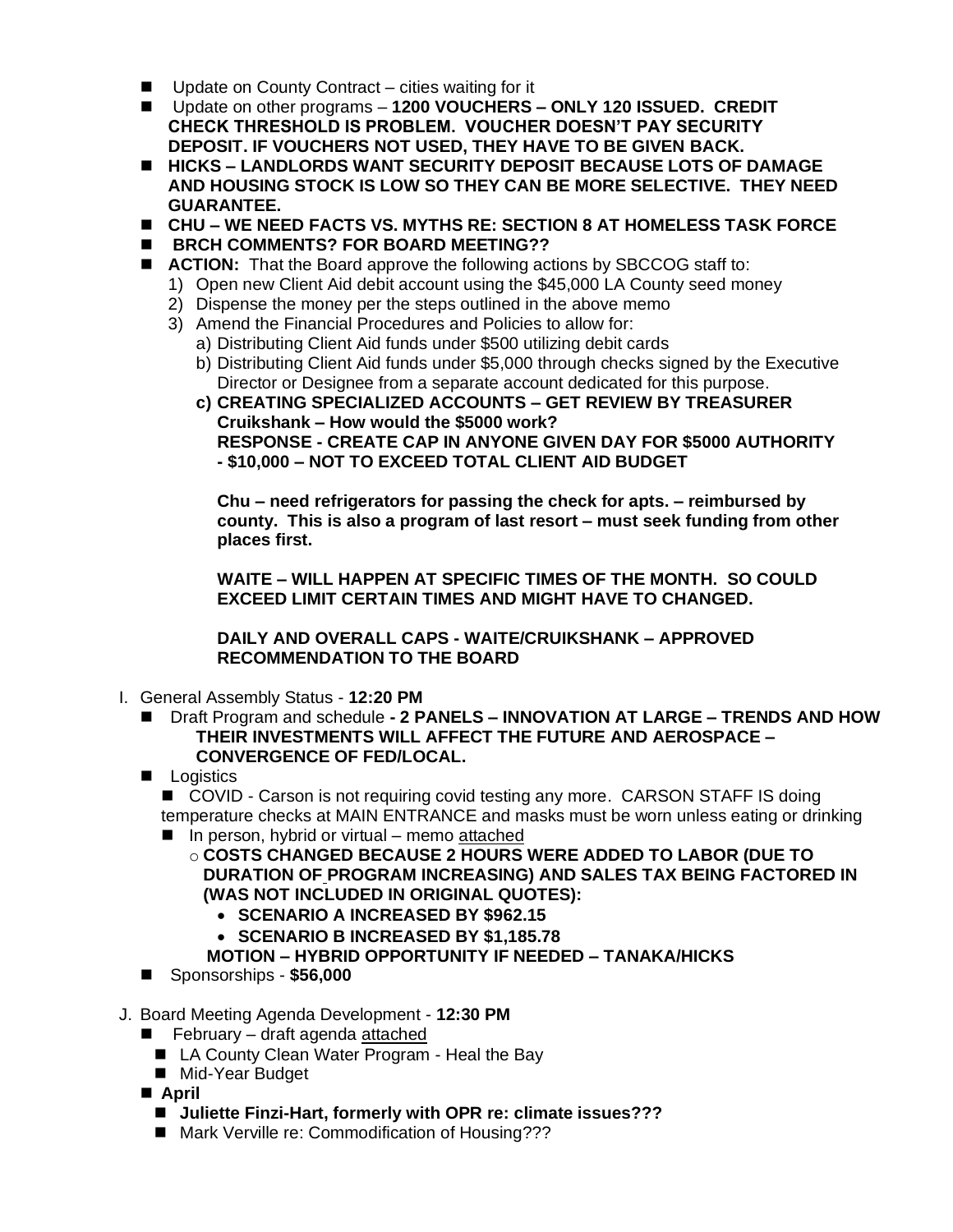- Future meeting possible speakers:
	- ◼ **POSSIBLE SPECIAL MEETING WITH DA**
	- 2028 Olympics Committee update
	- Stephanie Wiggins, Metro CEO
	- Chief Deputy of DA
	- Signal Synchronization applications with the SBFN What's Happening in Manhattan Beach
	- Speaker on Pensions and City Liability
- **ACTION:** Provide direction **REMEMBER SPECIAL MEETING WITH SHERIFF @ 5 PM ON FEBRUARY 16 – ANY SPECIAL INSTRUCTIONS?**
- K. Legislative Committee report **12:40 PM**
	- Last meeting had 8 elected officials attending
	- Status of Legislation that we are sponsoring
		- REBATE BILL TO BE INTRODUCED THIS MORNING BY GIPSON; THEN WILL WORK ON **A FACT SHEET. AND WILL SEND LANGUAGE TO TRANSPORTATION COMMITTEE CONSULTANTS. – WAITING FOR BILL NUMBER**
		- **NEED ANOTHER AUTHOR FOR LTN NEV DESIGNATION BECAUSE GIPSON IS AT CAPACITY. LOOKING FOR AUTHOR.**
		- Report on Housing Trust Fund subcommittee 20 PEOPLE ON THE CALL. BBK WILL DO **OPTIONS DOCUMENT**
	- ◼ **ACTION:** Provide direction **WRD LETTER – WAITE/VALENTINE**
	- **REQUEST TO ADD SENDING LETTER:** 
		- ◼ **GOMEZ RE: HAHN'S MOTION FOR THIS THURSDAY – DIRECTS METRO TO COMPLETE CHANGE ORDER FOR 100 ELECTRIC BUSES FOR SILVER/J LINE. SEND LETTER AND SEND TO OUR CITIES**
- L. SCAG Regional Early Action Program funds to accelerate housing **12:45 PM** 
	- $\blacksquare$  3 proposals were received on the ADU project interviews February 10 **RECOMMENDATION REVIEWED**
	- Commercial Redevelopment into Housing project RFP is under preparation
	- ◼ **REAP 2 – LOOKING FOR WAYS TO FUND REGIONAL PLANNER – POSSIBLY STARTING JANUARY 2023**
	- **ACTION:** RecommendED Board approval of ADU proposer **BLACK AND VEATCH Cruikshank/Butts/Tanaka**
- M. **Mid-Year Budget Review - 12:55 pm**
	- **Attached**
	- ◼ **PPT – Brooke**
	- ◼ **CHEN – QUESTION RE: DEFICIT**
	- ◼ **VALENTINE – SCAG – REAP EXPENDITURES**
	- ACTION: ReviewED, commentS and recommendED adoption to the Board **CRUIKSHANK/HICKS**
- N. **Dues and Assessment for 2022-2023 – 1:10 pm**
	- Memo attached
	- ACTION: Recommend that the Board approve no dues increase for 2021-2022 budget year **and that the special assessment for the regional planner should continue. – CRUIKSHANK/HICKS**
- O. Alert South Bay status of program **1:15 PM**
	- Memo attached
	- ACTION: That the Board of Directors approve their intent to assume the administration of the **Everbridge master contract and related program on the timetable described in the memo**